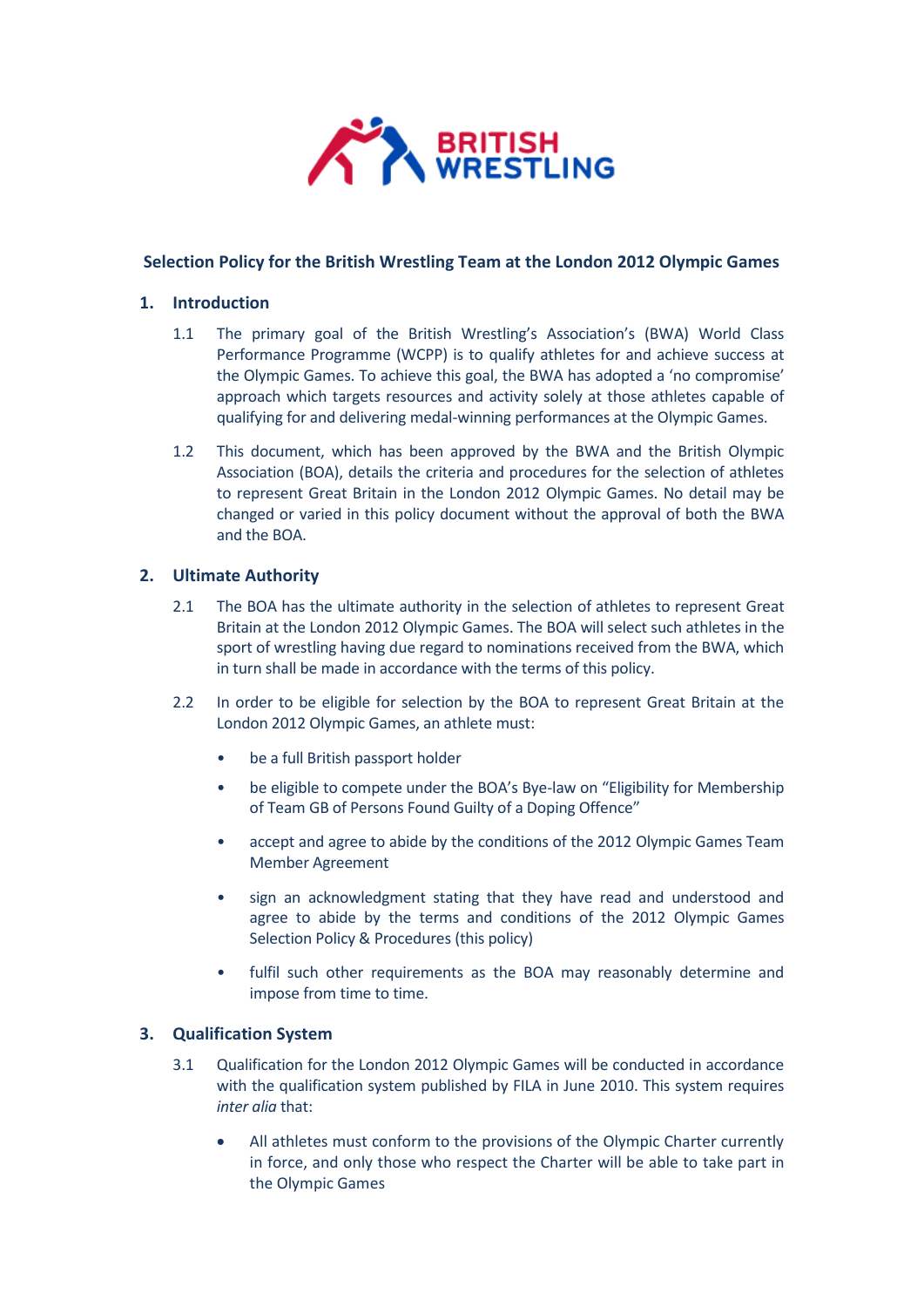- Only licensed wrestlers recorded in FILA's official database will be eligible to participate in the qualifying competitions and the Olympic tournament
- Competitors aged under 18 in the year of the Olympic Games will not be authorised to take part in the Olympic competition. Competitors aged 18 in the year of the Olympic Games will have to provide a medical certificate and authorisation of a parent or legal guardian
- Only wrestlers whose National Olympic Committee (NOC) has taken part in the 2011 Continental Championships will be able to take part in the 2011 World Championships
- 3.2 The qualification system further states that:
	- Places at the Olympic Games which are secured through qualification are attributed to the NOC, and not to the athlete who secures the NOC place. (For the avoidance of doubt, the NOC for Great Britain is the British Olympic Association.)
	- Each NOC may enter a maximum of one athlete per weight category.
- 3.3 Places will be awarded at the London 2012 Olympic Games as a result of the following performances in qualification events:
	- The first six (6) athletes in each Olympic weight category at the World Senior Championships in Istanbul, Turkey, between  $12 - 18$ <sup>th</sup> September 2011;
	- The top two (2) athletes in each Olympic weight category at the continental qualification tournaments – which, in Europe, will be the European Olympic Qualification Tournament in Varna, Bulgaria, between the  $18<sup>th</sup>$  and  $22<sup>nd</sup>$  April 2012;
	- The top three (3) athletes in each male Olympic weight category, and the top two (2) athletes in each female Olympic weight category, at the  $1<sup>st</sup>$ International Olympic Qualification Tournament in Taiyuan, China, betweenthe  $25<sup>th</sup>$  and  $29<sup>th</sup>$  April 2012:
	- The top two (2) places in each Olympic weight category at the  $2<sup>nd</sup>$  International Olympic Qualification Tournament in Helsinki, Finland, between the  $2^{nd}$  and  $6^{th}$ May 2012.
- 3.4 As host nation, Great Britain has reserved to it three places in three different events in freestyle or Greco-Roman wrestling at the London 2012 Olympic Games. Any place which Great Britain qualifies by right through the events listed in clause 3.3 will be counted as one of these places.
- 3.5 Before 1 June 2012, FILA will confirm the final attribution of the places to the NOCs. The NOCs must confirm to FILA by 15 June 2012 at the latest the participation of their athletes in the Olympic Games, failing which the unused places will be re-allocated by FILA in accordance with procedures described in the qualification system. Should Great Britain receive further places through this reallocation, selection for these places will be in accordance with the criteria and procedures detailed on this document
- **4. Athlete Nomination**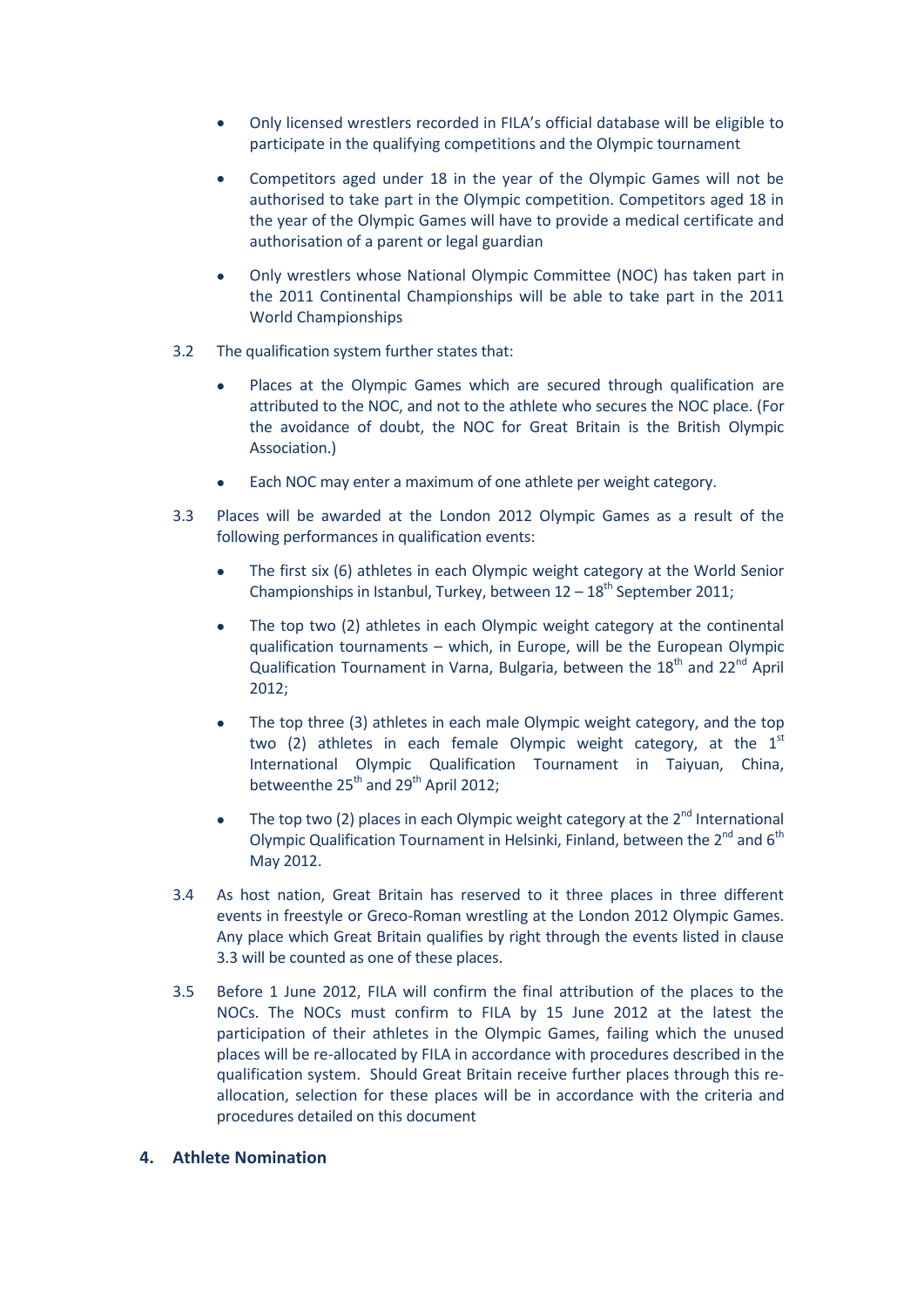- 4.1 The BWA will nominate athletes to the BOA for selection to represent Great Britain at the London 2012 Olympic Games either:
	- To take up places which have been secured for Great Britain through the performances of British athletes in the qualification events listed in clause 3.3; and / or
	- To take up places reserved for Great Britain as the host nation, together with any additional places which may be allocated to Great Britain by the FILA Tripartite Commission.
- 4.2 Athletes will be selected by the BWA for nomination to the BOA in accordance with the criteria and procedures detailed on this document.
- 4.3 The BWA Board of Directors has delegated to the BWA Selection Panel the responsibility for selecting athletes for nomination to the BOA in accordance with clause 4.1.
- 4.4 The BWA Selection Panel will consist of the following:
	- Chair of the BWA Performance Management Group (PMG)
	- BWA Performance Director
	- BWA Chairman
	- BWA National Senior Coach
	- BWA National Junior Coach
	- BWA Chief Executive Officer
- 4.5 Members of the BWA Selection Panel will perform the following duties:

**Chair of the PMG:** The Chair of the PMG will assume the role of Chair of the Selection Panel and will participate in the selection discussions and will be entitled to one vote in the selection

**BWA Performance Director:** will assume the role of a Selection Panel Member and will participate in the selection discussions and will be entitled to one vote in the selection.

**BWA Chairman:** will assume the role of a Selection Panel Member and will participate in the selection discussions and will be entitled to one vote in the selection.

**BWA National Senior Coach:** will assume the role of a Selection Panel Member and will participate in the selection discussions and will be entitled to one vote in the selection.

**BWA National Junior Coach:** will assume the role of a Selection Panel Member and will participate in the selection discussions and will be entitled to one vote in the selection.

**BWA Chief Executive Officer:** will ensure that selections are made according to due process and the selection criteria detailed in this policy document. The Chief Executive Officer will not be involved in the discussions other than to provide advice on procedural matters and will not be entitled to vote.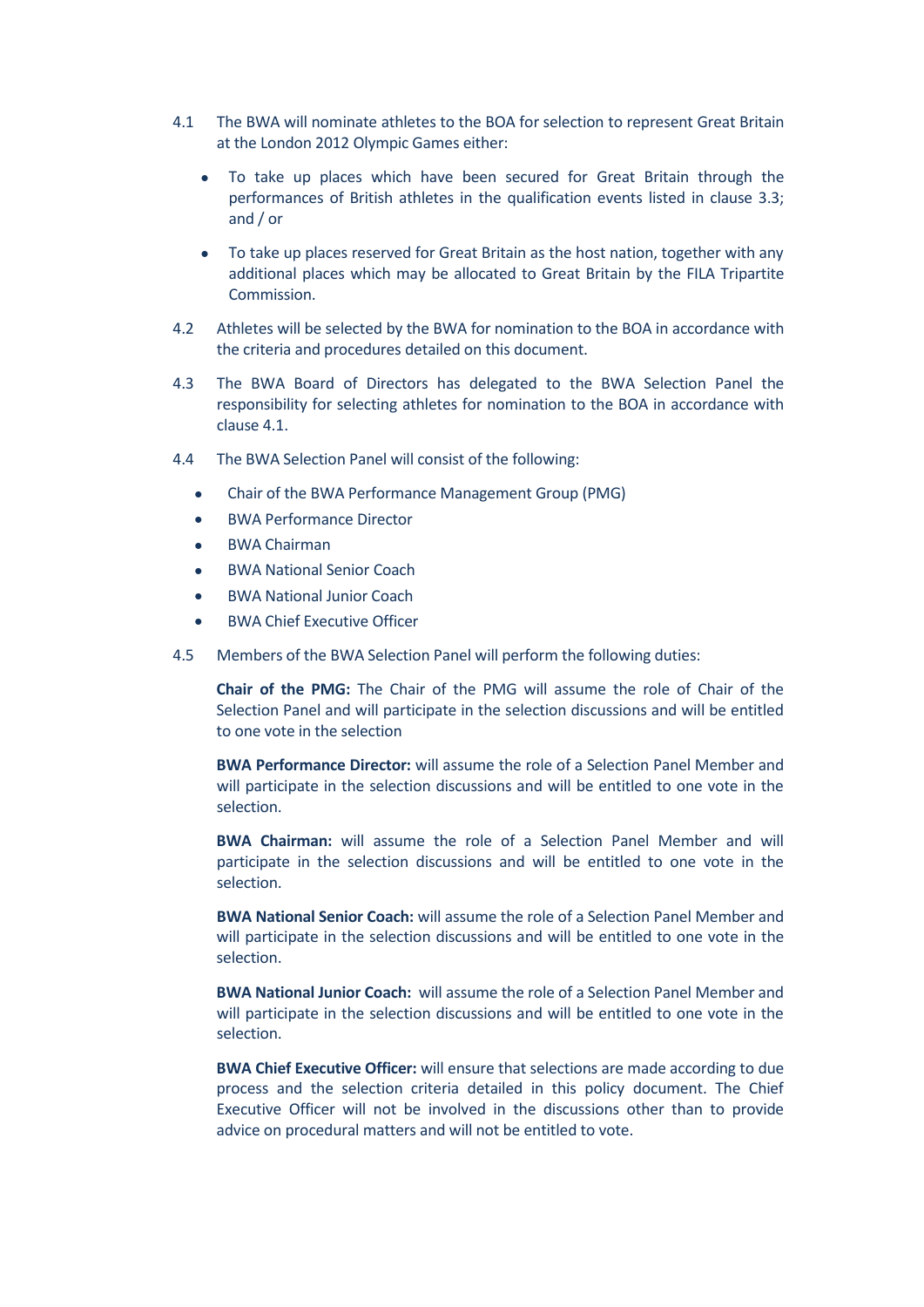4.6 If for any reason any member(s) cannot attend, the Chair of the PMG (in the capacity as the Chair of the Selection Panel) may determine whether the vote of such member(s) may be secured by proxy. Alternatively, the Chair may appoint an appropriate substitute(s) who will perform the duties of the member(s) that they are substituting.

## **5. Selection Process**

- 5.1 The BWA Selection Panel will meet to select the athletes (and reserves) for nomination to the BOA as dictated by the dates detailed in section 7 below.
- 5.2 It will be the responsibility of the Chair of the Selection Panel to ensure that Panel members have sufficient information in advance of the meeting on which to make their decisions.
- 5.3 The Performance Director will have responsibility for compiling information on individual athletes which is relevant to the selection criteria detailed in section 6 and, to this end, will consult with the appropriate National Performance Coaches prior to the Selection Panel meeting.
- 5.4 Each member of the Selection Panel will have one vote, as laid out in clause 4.5, and decisions will be made by a simple majority of votes.
- 5.5 Each selection decision will be formally recorded, including details of discussions regarding each of the athletes being considered for selection.

# **6. Selection Criteria**

- 6.1 The BWA Selection Panel will use the following criteria for the selection of athletes to be nominated to represent Great Britain for the London 2012 Olympic Games. These criteria are listed in priority order, and will be weighted accordingly:
	- (a) Potential to win a medal and / or to contribute to the fulfilment of the BWA's performance targets for the London 2012 Olympic Games;
	- (b) Potential to win a medal and / or to contribute to the fulfilment of the BWA's performance targets for the Rio 2016 Olympic Games.
- 6.2 In making its decisions, the Selection Panel will have regard to the following:
	- (a) The athlete's competition results in the 24 months immediately prior to the time of selection. Performance in the following events, which are listed in priority order, will be taken into consideration:
		- World Championships
		- Olympic Qualification Tournaments
		- European Championships
		- Golden Grand Prix events
		- International FILA Tournaments
		- Major Domestic Events (British and English Open Championships only)

In considering these competition results, factors other than the final placing will be taken into account. These factors may include the standard of the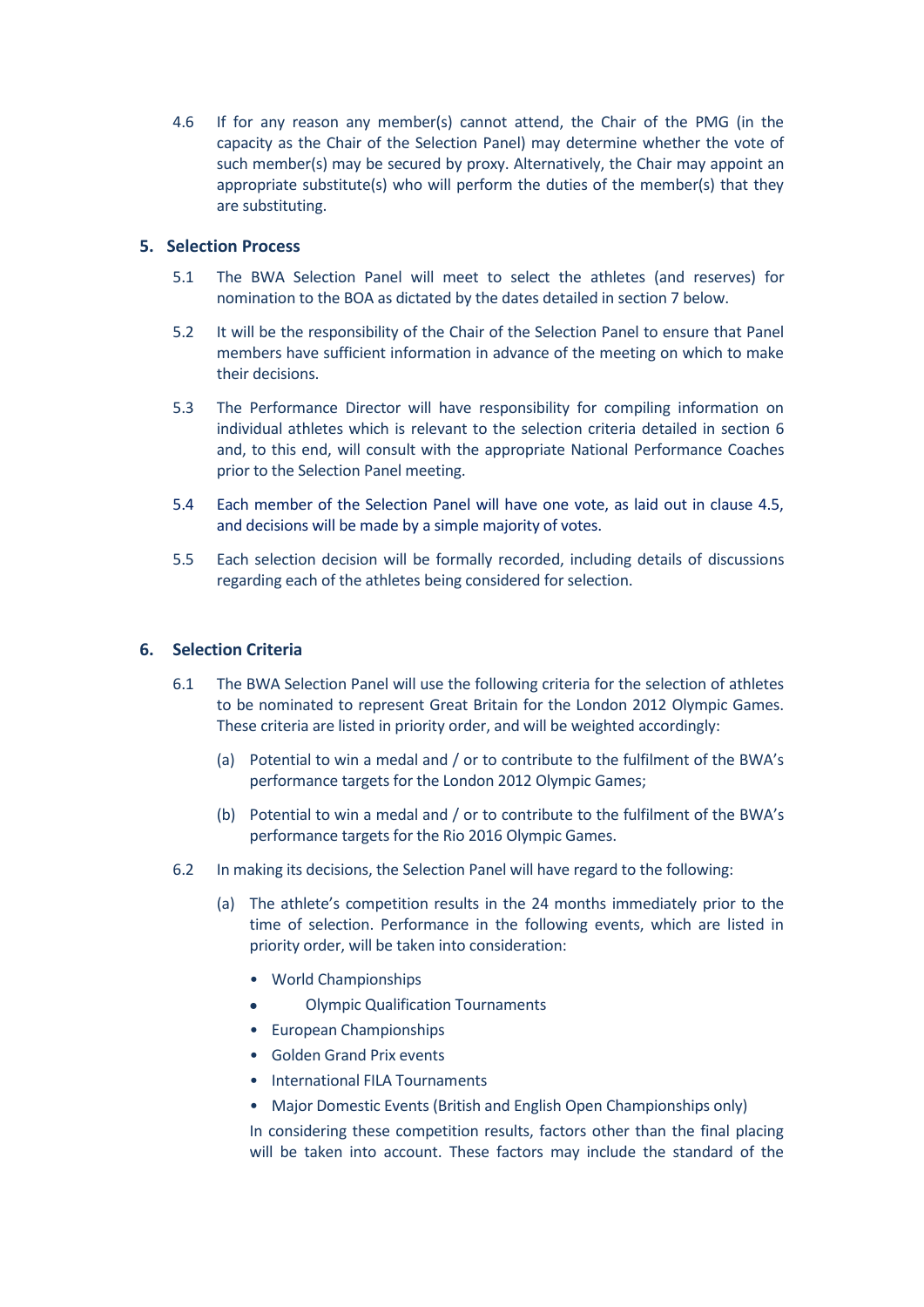event, the draw, the opposition, officiating issues, injury and any other factors that may reasonably be considered to have influenced the final results.

- (b) Additional factors, including and especially:
	- Consistency of performance, and current rate of improvement
	- Current weight and the ability to make the fighting weight
	- Current level of physical fitness and current medical / injury status
	- Suitability as a team member, based on past behaviour
- (c) Athletes will need to achieve a minimum of one of the following to be considered for a 'host nation' place at the London 2012 Games:
	- Top sixteen position at the World Championships (Sept 2011)
	- Top eight position at the European Championships or European Olympic Qualifying Tournament (April 2012)
	- Top six position at an International Olympic Qualification Tournament (April / May 2012)
- 6.3 While at all times having due regard to principles of equity and transparency, the Selection Panel reserves to itself the following rights:
	- To give added weight to a specific criterion under particular circumstances
	- Not to select a athlete for a weight category if there is no athlete judged by the Selection Panel in its absolute discretion to have the potential to deliver a credible performance either in the London 2012 or Rio 2016 Olympic Games.
	- Should fewer than three athletes satisfy the criteria set out at paragraph 6.2(c) above, to make representations to the BOA regarding the take up of any remaining host nation places, always respecting the criteria set out at paragraph 6.1(a) above and the considerations set out at paragraph 6.2 above.

# **7. Date of Selection**

- 7.1 The Selection Panel will meet on the  $10<sup>th</sup>$  May 2012 and will forward their nominations to the BOA by the deadline of  $1<sup>st</sup>$  June 2012. The BOA will then ratify all nominations and confirm to the BWA that the nominated athletes have been selected for Team GB. Athletes are prohibited from making any announcements from the public or the press or other media regarding nomination or selection unless and until such selection has been officially notified to the BWA by the BOA and any official joint press conference between the BWA and the BOA has taken place.
- 7.2 The above dates may be subject to change and failure to adhere to them will in no way invalidate decisions made by the BWA and/or the BOA.

### **8. Communications and Appeals Procedure**

8.1 The Performance Director will communicate selection decisions in writing to the selected athletes within three working days of the Selection Panel meeting taking place.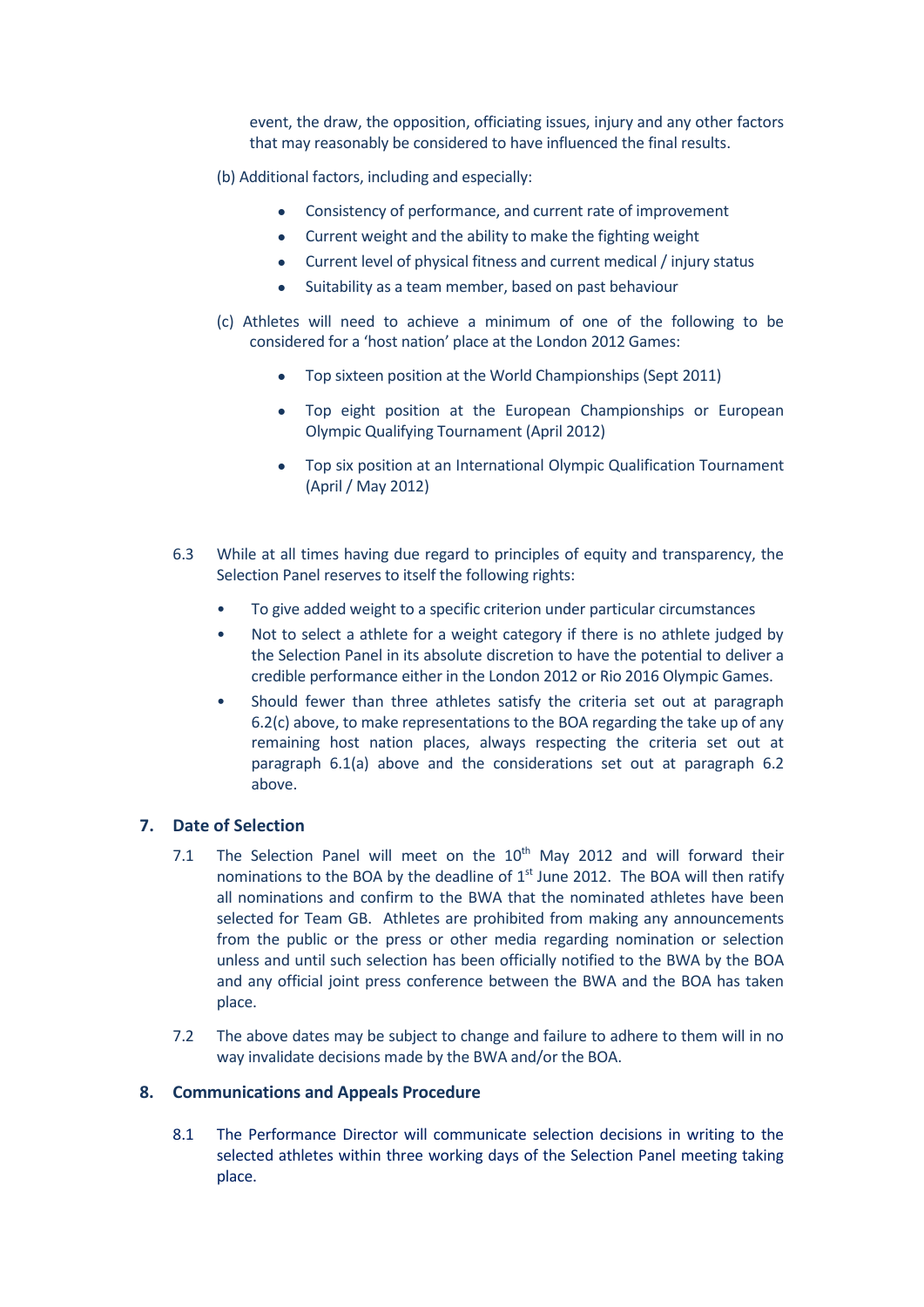- 8.2 An athlete who was eligible for selection but was not selected for nomination to the BOA may appeal against the decision of the Selection Panel only on the grounds that this selection policy and / or the selection criteria were not applied correctly.
- 8.3 An appeal must be made in writing to the Chair of the Selection Panel within 72 hours of receipt of the communication of the Selection Panel's decision, and in any event no later than seven working days following the Selection Panel meeting. Any notice of appeal must state the grounds on which the appeal is being made.
- 8.4 The Chair of the Selection Panel will confirm receipt of the notice of appeal within 48 hours of receipt.
- 8.5 Within seven working days of receiving the appeal, the Chair of the Selection Panel will establish an Appeals Committee comprising of three independent people: one will have an elite sporting background from a sport or sports other than wrestling; one will be a member of the BWA Executive who has no connection with the appellant; and one will have appropriate legal expertise. No member of the original Selection Panel will be involved in the Appeals Committee.
- 8.6 The Appeals Committee will stage a hearing as soon as is practicable, at which it will investigate the appeal. At this hearing:
	- The Chair of the Selection Panel will be required to state in writing the reason for the Panel's decision, and the process which was conducted to arrive at that decision, and to provide any relevant supporting evidence;
	- The athlete may make personal representation to the Appeals Committee, and provide relevant supporting evidence. S/he may be accompanied by a third party who may observe the appeal proceedings but may not contribute to them.
- 8.7 The Appeals Committee shall have power either to uphold the appeal or to reject it. A nominated member of the Appeals Committee will in inform all parties of their decision in writing within 48 hours of the appeal hearing being staged.
- 8.8 In the event that the Appeals Committee upholds the appeal, the Selection Panel shall be reconvened to reconsider its selection, having due regard to the outcome of the appeal and the comments of the Appeals Committee.
- 8.9 In the event that:

(a) the Appeals Committee rejects the appeal, or

(b) the Selection Panel reconsiders its selection and decides not to select the appellant notwithstanding the outcome of the appeal and the comments of the Appeals Committee,

the appellant shall have the right to take the matter to the Sports Dispute Resolution Panel (SDRP), first paying the BWA a deposit of £150. The appellant and the BWA will both agree that the decision of the SDRP shall be final and binding on both the parties.

The SDRP will be entitled but not obliged to award costs against either the Appellant or, in exceptional cases only, the BWA. In deciding whether to award costs, the Appeals Panel will have regard to the success or failure of the Appellant and the conduct of the Parties. Costs will be restricted to the reasonable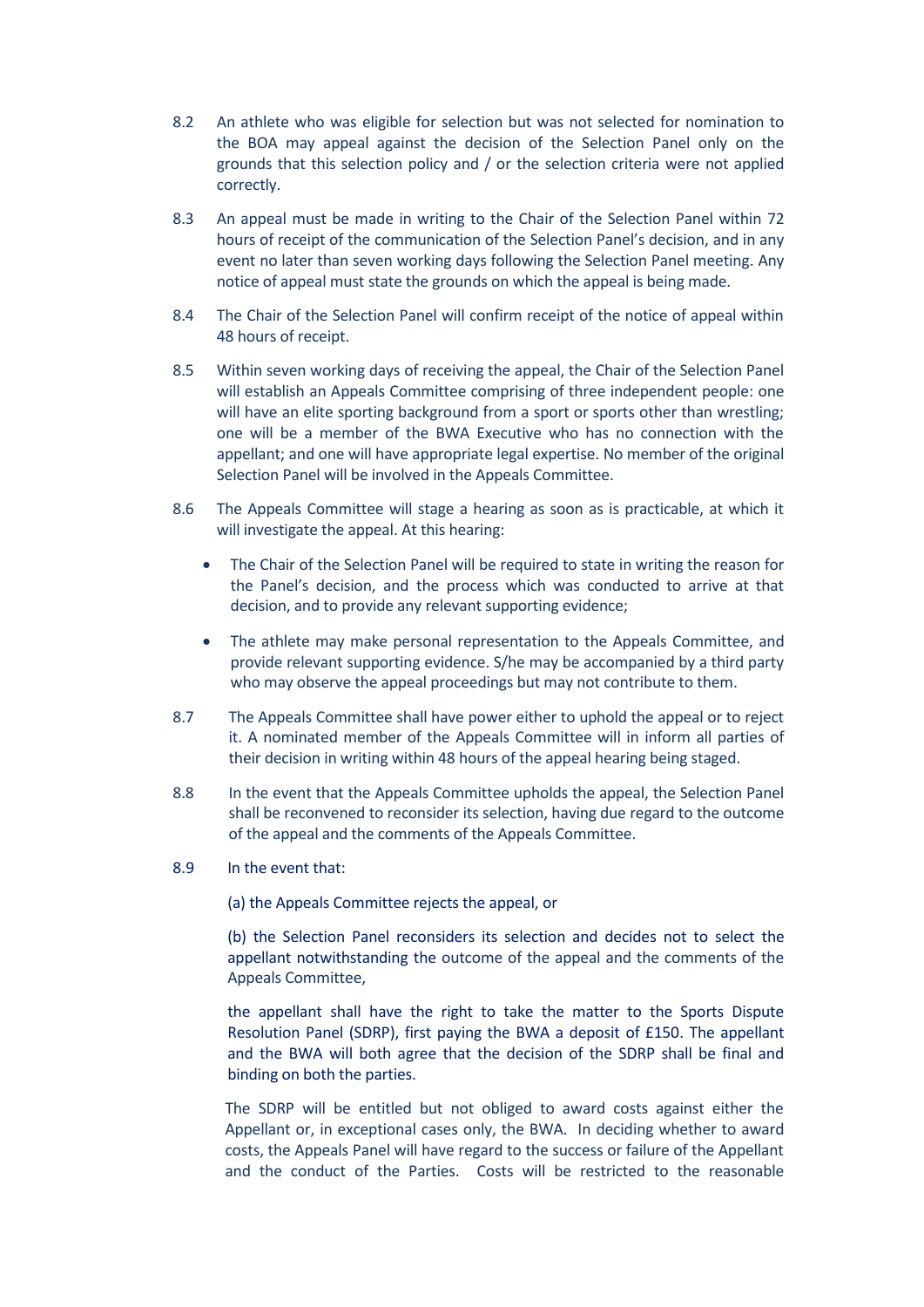professional fees of any legal advisor engaged by either Party including the professional fees (if any) of the chairperson of the Appeals Panel, reasonable expenses of the Appeals Panel members, and any costs associated with hiring a suitable venue for the Appeal Hearing. The BWA will act reasonably in seeking to keep all these costs to a minimum. The Appeals Panel may in its discretion order the refund of the deposit paid by the Appellant

### **9. De-selection Prior to Delegation Registration Meeting**

- 9.1 The date of the **Delegation Registration Meeting** (DRM) is 8th July 2012. This is the date that the British Olympic Team is formally entered with the London Organising Committee for the Olympic Games (LOCOG).
- 9.2 Following the nomination of athletes for selection by the BOA, but prior to the date of the DRM, an athlete may be de-selected at the sole discretion of the BWA under any of the following criteria:
	- If they do not fully participate in the event preparation and team activity programme
	- If their performance following selection falls below the required standard
	- If there are weight management issues
	- If they are medically unfit to compete as a result of injury or illness
	- If there are behavioural or other issues
	- If they act in any way which is deemed to be detrimental to the BOA and/or the BWA
- 9.3 In the event that the nominated athlete fails to fulfil the behavioural standards required by the BWA, the athlete will be de-selected at the sole discretion of the BWA's Performance Director. Prior to removal the athlete must be presented with the opportunity to attend a removal interview with the Performance Director (or their appointed representative) and where possible one other independent person. Written justification must be provided for all removals by the Performance Director. Decisions on these matters are not open to appeal.
- 9.4 In the event that there is a query over a nominated athlete's physical readiness to compete, the BWA's Performance Director can require the athlete to undergo a physical fitness test and/or a 'fit to compete' test at any time. Failure to fulfil the reasonable requirements of this test shall result in de-selection at the sole discretion of the BWA's Performance Director.
- 9.5 In the event that there is a query over the ability of a nominated athlete to compete to the best of his/her ability due to an injury or illness, the following procedure will be adhered to:
	- (i) the BWA's Performance Director can require the athlete to undergo a medical examination to determine his/her fitness to participate which at this stage will be determined based on an assessment of whether or not the injury and/or illness is such that the athlete is physically able to compete or risks causing medical harm to him or herself, or endangering other competitors, officials or spectators.